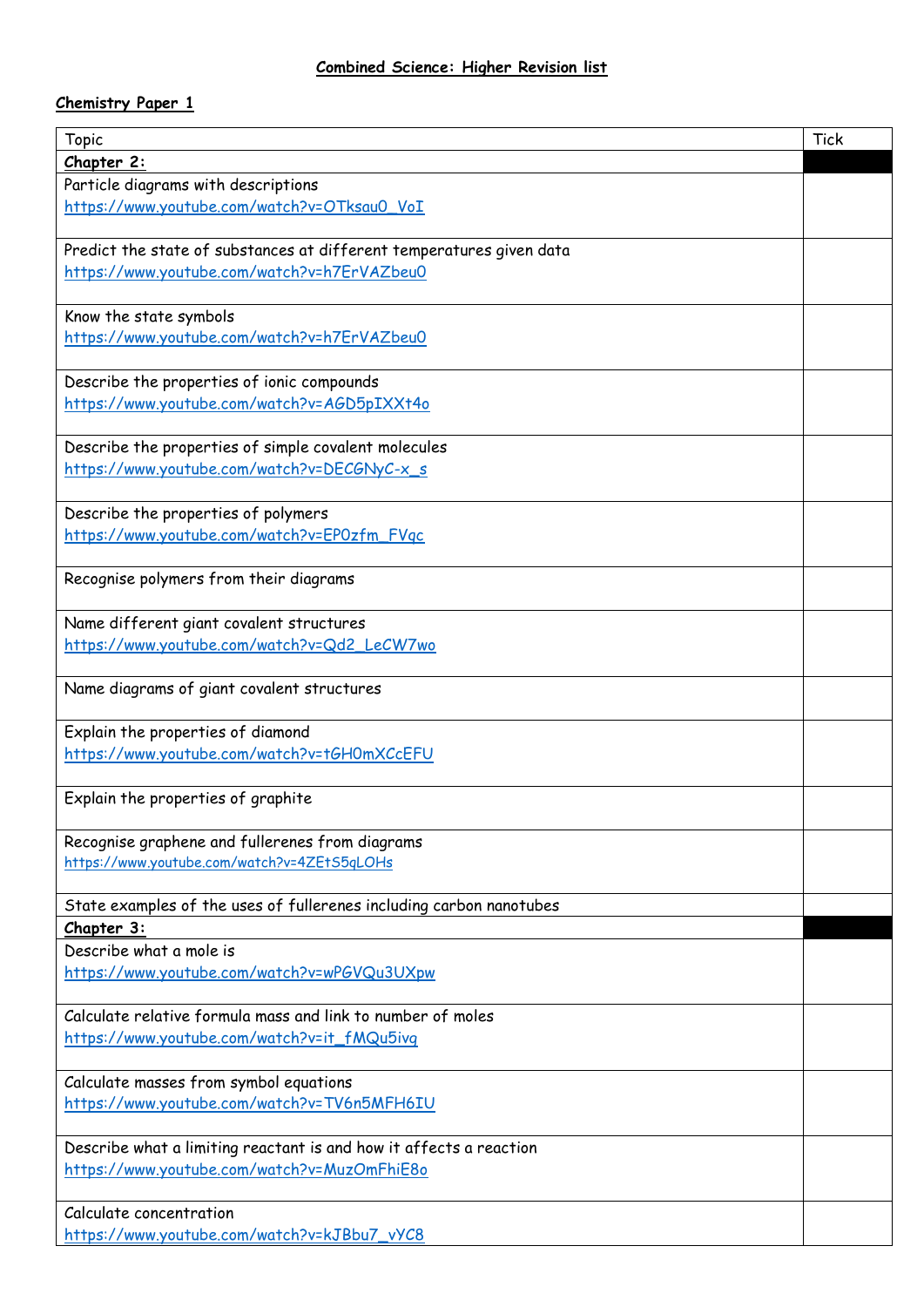| Chapter 4:                                                               |  |
|--------------------------------------------------------------------------|--|
| Describe how to make a metal oxide                                       |  |
| https://www.youtube.com/watch?v=Lk1V0buHEFs                              |  |
|                                                                          |  |
| Define reduction and oxidation in terms of oxygen                        |  |
| https://www.youtube.com/watch?v=jyvcVjrZnJA                              |  |
|                                                                          |  |
| Reactivity series                                                        |  |
| https://www.youtube.com/watch?v=MDQr5QFVGkk                              |  |
|                                                                          |  |
| Displacement reactions - metals and metal salts                          |  |
| https://www.youtube.com/watch?v=2i5Lm7BMtpo                              |  |
|                                                                          |  |
| Extraction of metals using reduction                                     |  |
| https://www.youtube.com/watch?v=gvNuMpxgG7Q                              |  |
|                                                                          |  |
| Construct word equations when metals react with acids                    |  |
| https://www.youtube.com/watch?v=ofw6oHSYGFI                              |  |
|                                                                          |  |
| Neutralisation reactions                                                 |  |
| https://www.youtube.com/watch?v=IBjwMcHUyBY                              |  |
|                                                                          |  |
|                                                                          |  |
| Naming salts<br>https://www.youtube.com/watch?v=WnAKhtnJjz0              |  |
|                                                                          |  |
| State the pH scale with numbers and colours                              |  |
| https://www.youtube.com/watch?v=ckbsHM2igTO                              |  |
|                                                                          |  |
| RPA making salts                                                         |  |
| https://www.youtube.com/watch?v=9GH95172Js8                              |  |
|                                                                          |  |
| Describe the process of electrolysis                                     |  |
| https://www.youtube.com/watch?v=AhTRiL6xjBA                              |  |
|                                                                          |  |
| Predict the products of molten ionic compounds                           |  |
| Describe how electrolysis is used to extract metals especially aluminium |  |
| https://www.youtube.com/watch?v=YcyMEIBEzAY                              |  |
|                                                                          |  |
| Predict the products of aqueous solutions                                |  |
| Explain why an acid is strong or weak in terms of ions                   |  |
| https://www.youtube.com/watch?v=4pIHhXfGZIE                              |  |
|                                                                          |  |
| RPA electrolysis                                                         |  |
| https://www.youtube.com/watch?v=tCHE_7QeRUc                              |  |
|                                                                          |  |
| Chapter 5                                                                |  |
| RPA temperature changes                                                  |  |
| https://www.youtube.com/watch?v=tKxcQYZ2YH8                              |  |
|                                                                          |  |
| Define exothermic and endothermic reactions with examples                |  |
| https://www.youtube.com/watch?v=dstRL5xB0Sk                              |  |
|                                                                          |  |
| Label energy profiles for exothermic and endothermic reactions           |  |
|                                                                          |  |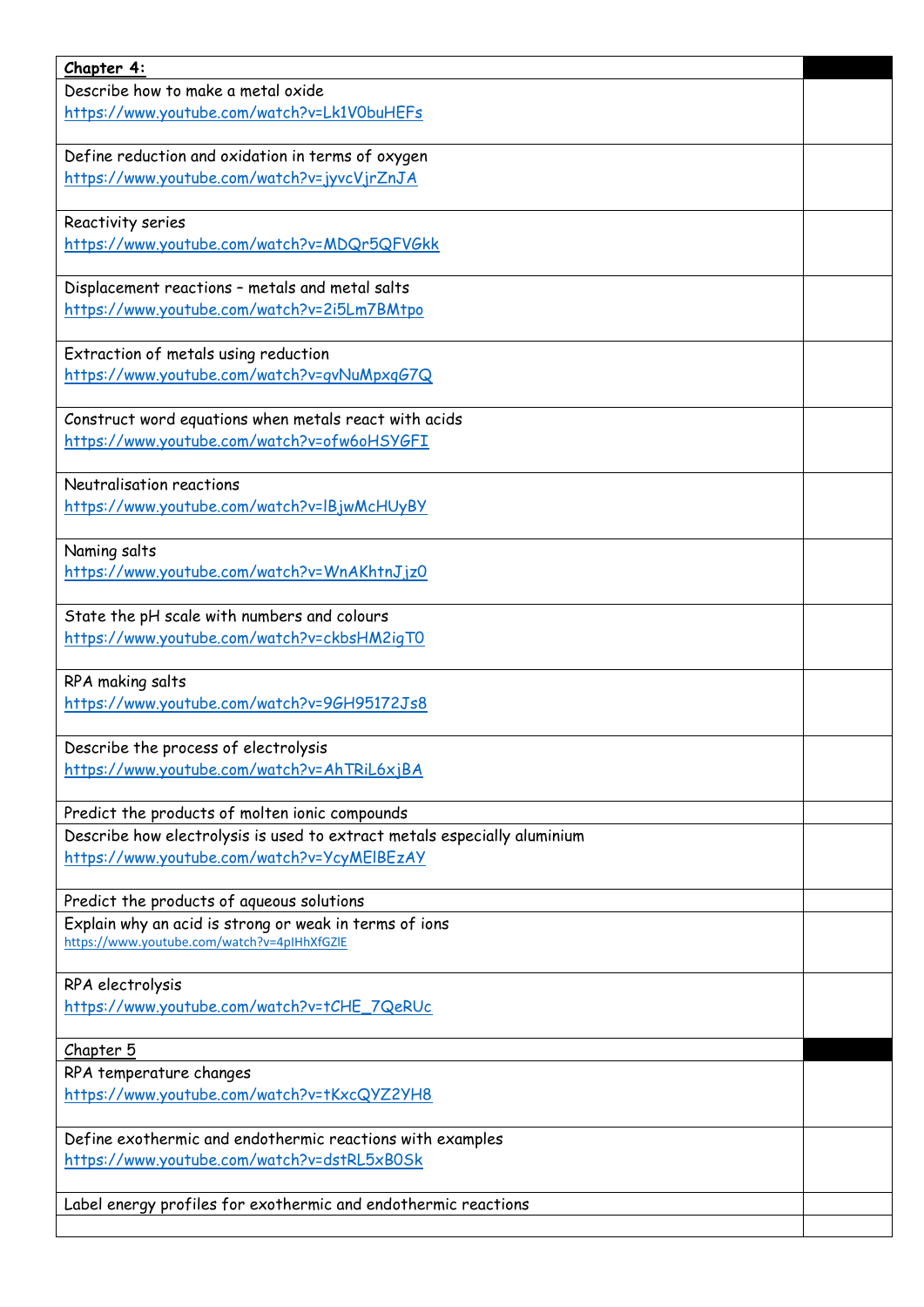## **Chemistry Paper 2**

| <b>Topic</b>                                                                      | Tick |
|-----------------------------------------------------------------------------------|------|
| Chapter 6                                                                         |      |
| State the factors that affect the rate of the reaction                            |      |
| https://www.youtube.com/watch?v=SPXanyy3-hU                                       |      |
|                                                                                   |      |
| Explain how concentration affects the rate of reaction using the collision theory |      |
| https://www.youtube.com/watch?v=u4Co4N-Jmbs                                       |      |
|                                                                                   |      |
| RPA concentration affect the rate of reaction                                     |      |
| https://www.youtube.com/watch?v=N5p06i9ilmo                                       |      |
|                                                                                   |      |
| Explain how temperature affects the rate of reaction using the collision theory   |      |
| https://www.youtube.com/watch?v=G2TEfhwqq84                                       |      |
|                                                                                   |      |
| Explain how surface area affects the rate of reaction using the collision theory  |      |
| https://www.youtube.com/watch?v=WojotwxPD6I                                       |      |
|                                                                                   |      |
| Describe how a catalyst affects the rate of reaction                              |      |
| https://www.youtube.com/watch?v=m_9bpZep1QM                                       |      |
|                                                                                   |      |
| Describe what a reversible reaction is                                            |      |
| https://www.youtube.com/watch?v=ty9TczsW5ew                                       |      |
|                                                                                   |      |
| State what equilibrium is                                                         |      |
| Explain the conditions that affect equilibrium                                    |      |
| https://www.youtube.com/watch?v=IYyoncESnmQ                                       |      |
| Chapter 7                                                                         |      |
| Describe the formation of crude oil                                               |      |
| https://www.youtube.com/watch?v=wfSvbLQNwFc                                       |      |
|                                                                                   |      |
| State the general formula for alkanes                                             |      |
| https://www.youtube.com/watch?v=ykIFTtTjoso                                       |      |
|                                                                                   |      |
| Draw, name and write the formula of the first 4 alkanes                           |      |
| Describe the process of fractional distillation                                   |      |
| https://www.youtube.com/watch?v=CjmriZq5xRo                                       |      |
|                                                                                   |      |
| Describe the trend in boiling points of hydrocarbons                              |      |
| https://www.youtube.com/watch?v=4EAh9E2KhOE                                       |      |
|                                                                                   |      |
| Describe the trend in viscosity of hydrocarbons                                   |      |
| Describe the trend in flammability of hydrocarbons                                |      |
| Write word and symbol equations for complete combustion                           |      |
| https://www.youtube.com/watch?v=cRnpKjHpFyq                                       |      |
|                                                                                   |      |
| Write word and symbol equations for incomplete combustion                         |      |
|                                                                                   |      |